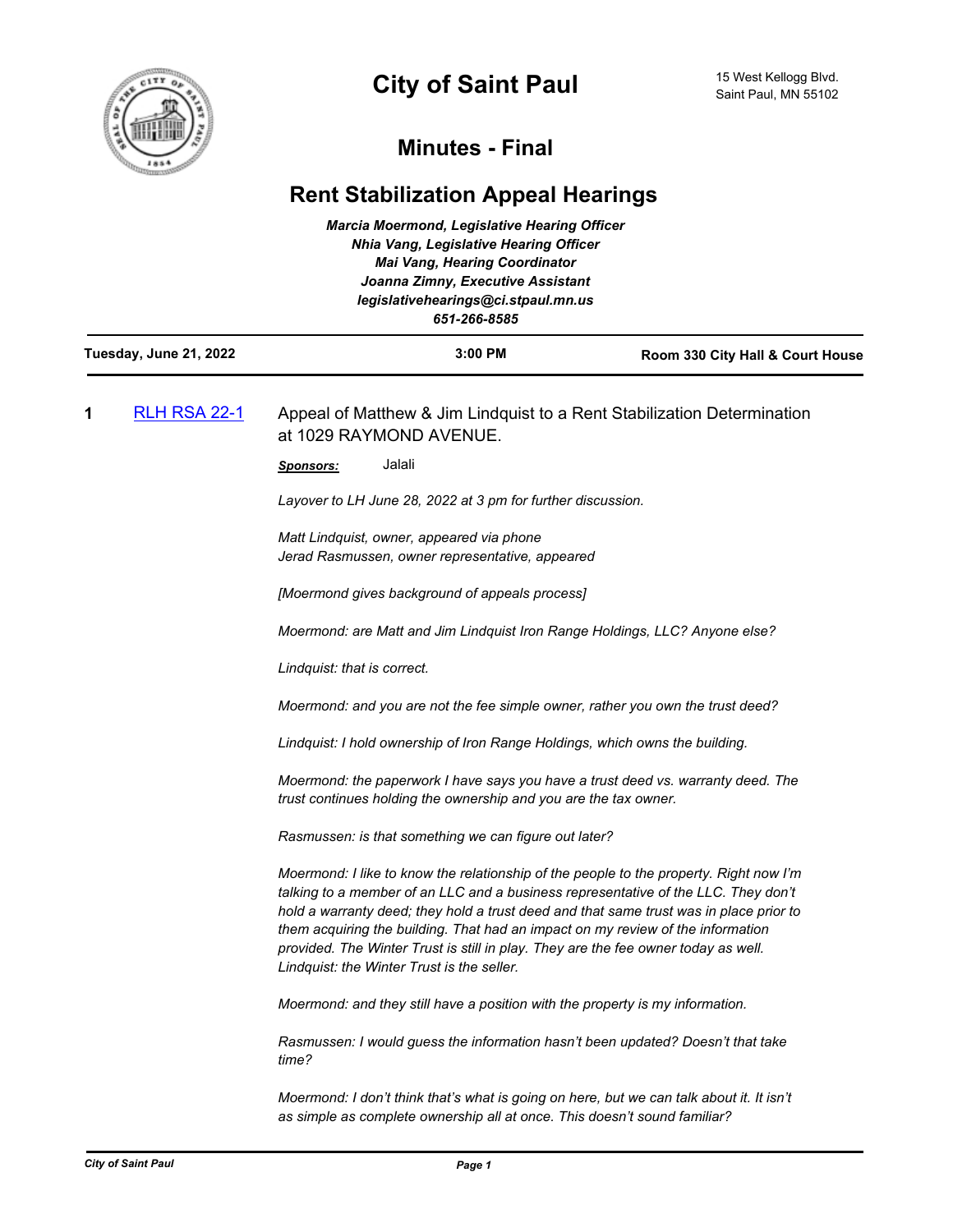*Lindquist: it doesn't. From my understanding full ownership has been transferred from the trust. I can do some follow-up on that.*

*Moermond: that would be helpful. That was based on the twin cities IMAP system. \$1,320,000 for a trustee deed of Norbert Winter of 2009. There was an application to increase the rent under the rent stabilization ordinance. That was asking for a 15% increase in the rent. DSI reviewed it. I'll turn it over to Director Angie Weise to walk us through how they came to that conclusion.*

*Staff report by Director Angie Wiese: On May 18th, the department received an intake form for a request for exception to the 3% increase on rent per ordinance 193A. The application is part of the record and James and Matthew Lindquist were listed as the applicants for 1029 Raymond. They were requesting a 15% increase on rent utilizing the staff determination method. The reasons listed in the application were: 1) An unavoidable increase in operating expense. A capital improvement project, 2) An increase in tenants occupying the rental unit and 3) An increase in living space, furniture, or equipment On May 22nd, the Department received the supporting documentation for the increase. These documents are also part of the record and include the MNOI/Capital Improvement worksheet, a unit by unit increase worksheet, and Increase in tenant's worksheet. Upon reviewing the documents, I determined there was some missing and inconsistent information. I set up an appointment to meet Mr. Matthew Lindquist via Teams for May 31st. At this meeting we went over the allowance for increase in rent based on an increase in tenants. The application was too vague, and I wanted to make sure the applicant was aware that an increase is not allowed when the parties are related. We also discussed the discrepancy between the maintenance costs between the two years. One is around \$6,500 and the other is around \$40,000. I inquired as the reason behind the increase and was told there is little to no data available as the applicant recently purchased the building. I informed the applicant that without further information, the best route would likely be to have me deny the application and appeal to the hearing officer. The denial letter was emailed to the applicant noting 3 elements for the denial:*

*1. The increase in normal repair expenditures, compared to base year, lack detail for justification. Line 12 of Section IX on MNOI Worksheet* 

*2. As stated in the application, previous detailed income and expenditure data is not available to the owner. This lack of data prevents a determination on a staff level. 3. Rent increase based on the number of tenants shall clearly indicate the conditions under which rent would be increased, by unit. Item 18 on Increase in Tenants Worksheet*

*With the appeal application, more income and expense data were provided. I transcribed this information to our MNOI/Capital Improvement worksheet. This is now added to the record. This new data uses an alternate base year of 2020, which is acceptable. In both 2020 and 2021, the worksheet indicates the building is operating at a loss. The premise of MNOI is that an owner is entitled to the same rate of return on investment in the current year as they received in the base year. This premise assumes there is some profit margin obtained that is allowed to remain. The MNOI worksheet clearly was not meant to address a building operating at a loss in the base year. The calculations indicate, even when utilizing the formula, the building would be operating at a loss, just not as large of a loss. Part of staff review is a warranty of habitability. Its last Fire Certificate of Occupancy inspection was April 2021 as an A property and no complaints since then.* 

*Moermond: acquisition happened April 11 and application for a rent increase of 15% on May 18, with a May 31 decision, and a June 6 appeal. We have some additional information provided—*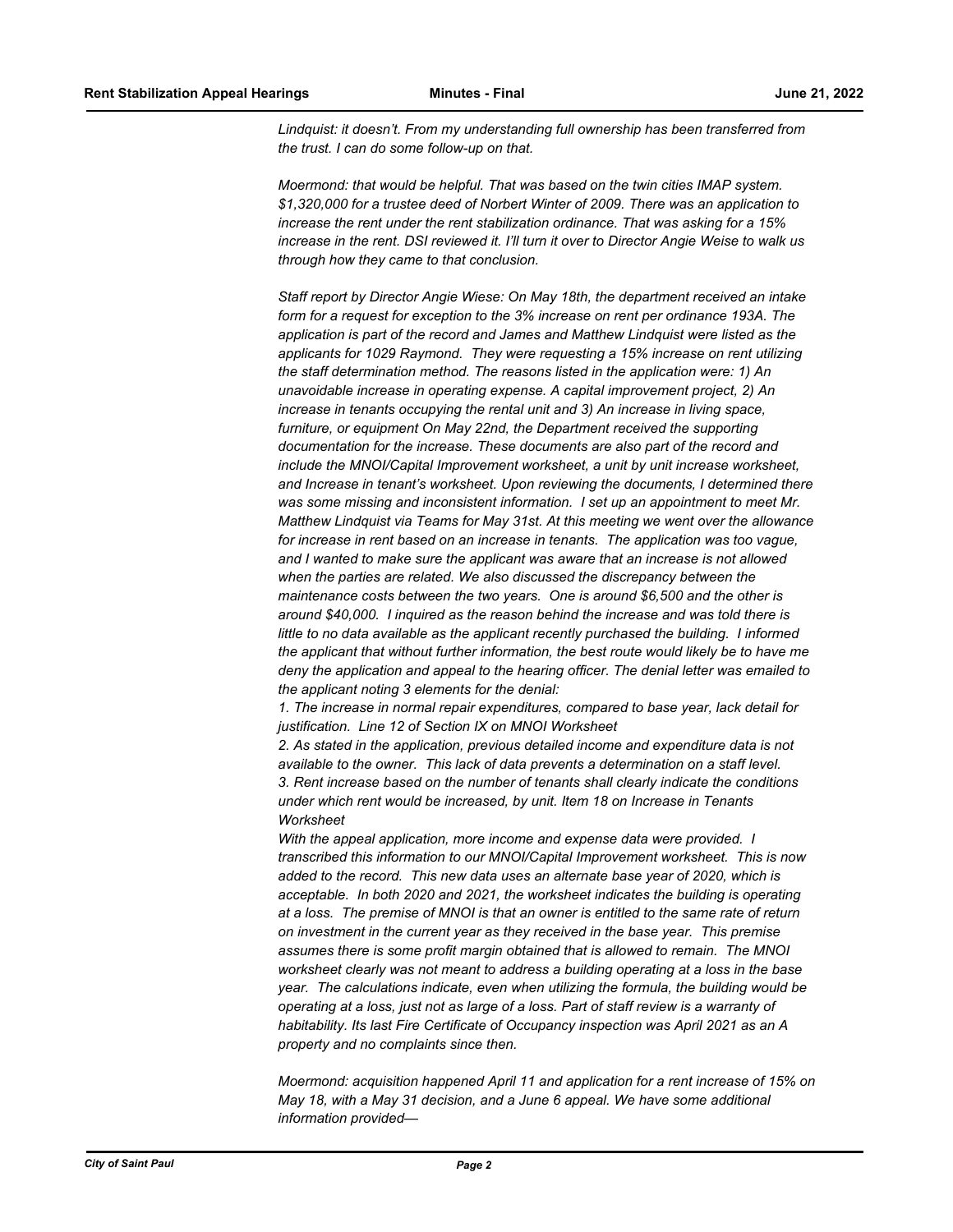*Wiese: the application came in May 18 and the documents came in May 22. The additional documentation of 2 PDFS of income and expenses came in and were transferred to MNOI.*

*Moermond: what kind of a loss was the property operating at in 2020 and 2021?*

*Lindquist: per the financials I was supplied the owner lost \$10,000 in 2020 and \$3,800 in 2021. I don't think that's an exactly fair to look at it as they pulled out \$117,000 in income in those years which accounted for expenses.*

*Wiese: The net operating income for 202 was negative \$9,635.52 per the numbers supplied by the applicant. And negative \$3,749.45 for 2021.* 

*Moermond: the money the son of the original owners, who created the trust, pulled money out of the trust as his income is reflected in this income statement. That's the \$80,775?*

*Lindquist: yes. \$80,000 in 2020 and \$36,000 in 2021.* 

*Moermond: it is odd to be able to make money through the trust and not using this balance sheet.*

*Rasmussen: tax laws. They figure out how to do it.* 

*Moermond: what would you say the rate of return is? That isn't covered explicitly in the materials I have. What was the rate of return and what is it you believe would a fair rate of return? That is the language in the ordinance.* 

*Lindquist: we hope to earn between 8 and 10% on our cash invested. We personally guaranteed the mortgage, which is substantial. We also have construction plan of \$100,000 to renovate some of the units that really, really, really need it. We've already spent \$22,000 of that.* 

*Moermond: one of the things I wanted to ask more about is you talked in your appeal about these plans for the prospective improvements for the building, I didn't see it parsed out what those investments would look like. Where they would be made. I'm hearing \$100,000 for the first time. Is that new HVAC? Bids? I simply don't know. Can you characterize those investments?*

*Lindquist: I can send our detailed budget as a follow up item but yes, they aren't major items you would think of. One of the units was trashed, so it is paint, plaster, drywall, toilet, shower and all of the flooring, doors, trim. We have units that hamsters have been allowed to roam uncaged which caused significant staining. A lot of cosmetic work. There is a garage in poor shape, so firming that up as well. We do know the*  furnace is quite old so we are making a reserve pool for when that does go out, but it *isn't in our 18 month plan. I can provide by unit what we will do, which includes a dishwasher, for example.*

*Moermond: Director Wiese, the information of the by-unit basis, would that address item 3 in your letter?*

*Wiese: possibly. The information we received didn't receive any capital improvement project. The request was for a 15% for every unit and the increases are based on*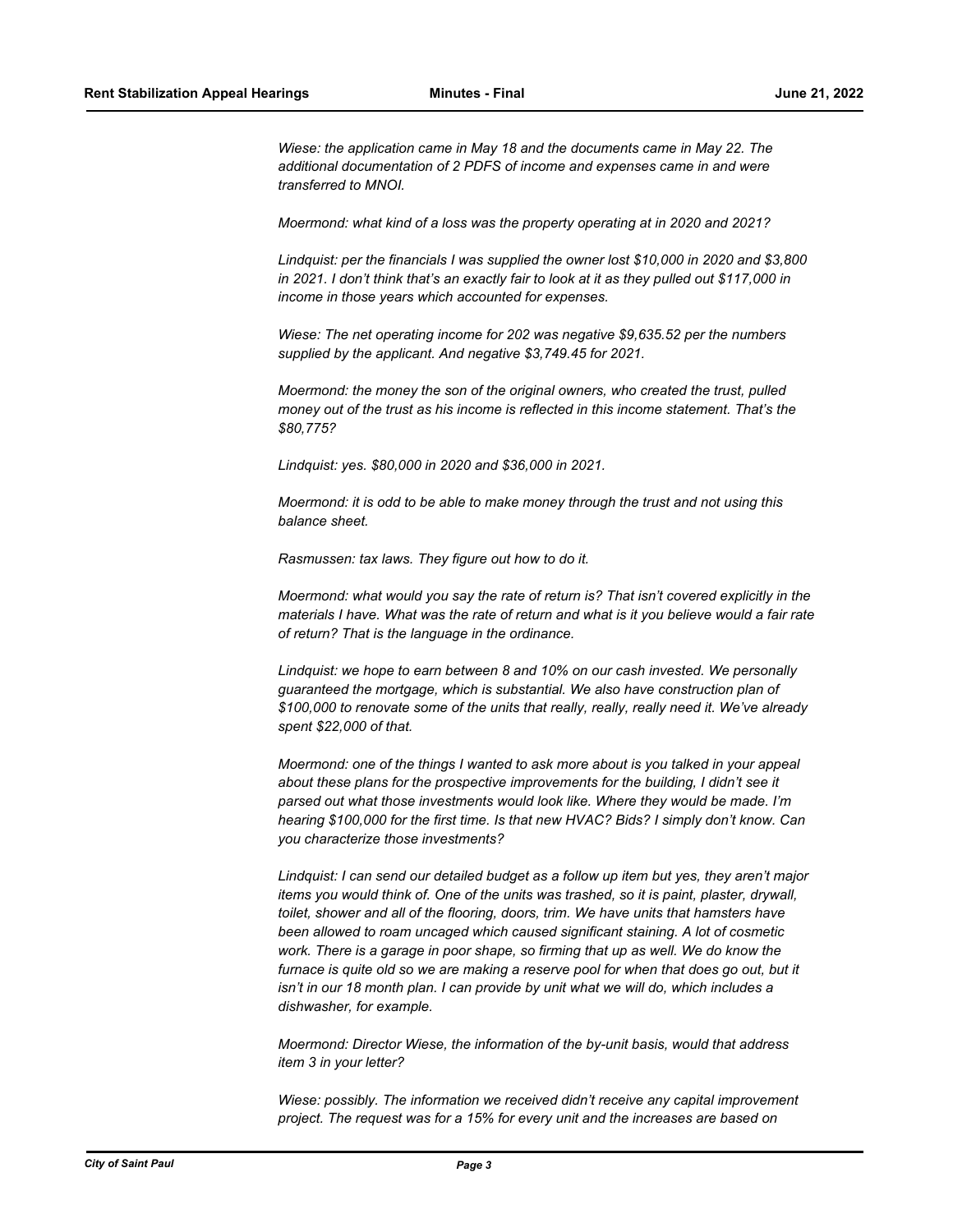*where the improvements occur. For example, the carpet, trim, doors, etcetera are only replaced in one unit then the rent increase can only be applied to that unit. We would have to see the information.* 

*Moermond: and that's DSI rules, not the ordinance?*

*Wiese: correct.*

*Lindquist: based on the amortization period it wouldn't address the dramatically under market price based on what is currently offered for a 2 bedroom in Saint Paul. We would still fall short even after all the improvements.* 

*Moermond: I feel at a loss right now. I hear 8 to 10 percent and that is a reasonable rate of return to look for in my understanding of the market. I hear that now we have a mortgage and there didn't used to be. We had payouts to the trust who paid the guy who inherited. I don't know how your numbers are shaking out to create how the 15% increase translates to a reasonable return.* 

*Lindquist: I'm happy to share our underwriting. As easy as it is to look at the Winter Trust and what they pulled out and us being able to pull out roughly the same figures. There was a lot of neglect when it came to the building so I don't think you can compare apples to apples. That's not a usable comparison given the maintenance pieces, even if you exclude the mortgage..*

*Moermond: and I'm seeing the apples but not any oranges.*

*Lindquist: I'm happy to share our underwriting and how the rent increases get us to the 8 to 10%.* 

*Moermond: that would be helpful and speaks to where the ordinance is coming from.*

*Rasmussen: he wants to be a good landlord. He wants to take care of the building. Then I have DSI saying I don't have any information from the prior owner, which he isn't going to get but if he did they'd probably cook the books. They can make the numbers look the way they want. She's saying she isn't approving because there isn't the data. Frankly he's just trying to make the building work for him, put money into it, and get his rents to where the market is. Once he gets into fall it is going to be hard to rent the units and move on doing the improvements. It feels like nothing is going to happen today. Matt is going to give you all the information you want. If he does that, are we still going back to DSI and then back here?* 

*Moermond: right now this is an appeal of the determination by DSI. They have made that determination. When it is under appeal it becomes a Council decision. They are the decision maker and they are the ones who can say DSI was correct in how they applied the ordinance or no, we think this and here is the criteria we use. So with my questions I'm trying to be common sense and baseline on what this looks like. I'm looking at the ordinance. The paperwork. I'm looking at how DSI evaluates, the paperwork, all of that knowing my job is to make a recommendation to Council. I want you to have an honest run at this and I'm asking questions I don't know were pointed enough in the DSI worksheet enough to get you where you needed to go. I'm asking you questions to hopefully allow you to hang some meat on this. There are a number of check-off boxes that talk about "exceptional circumstances in the base year" which is where you are coming from here. This is a previous owner who didn't charge what you think they should have been. The boxes are "gross income during base year is lower*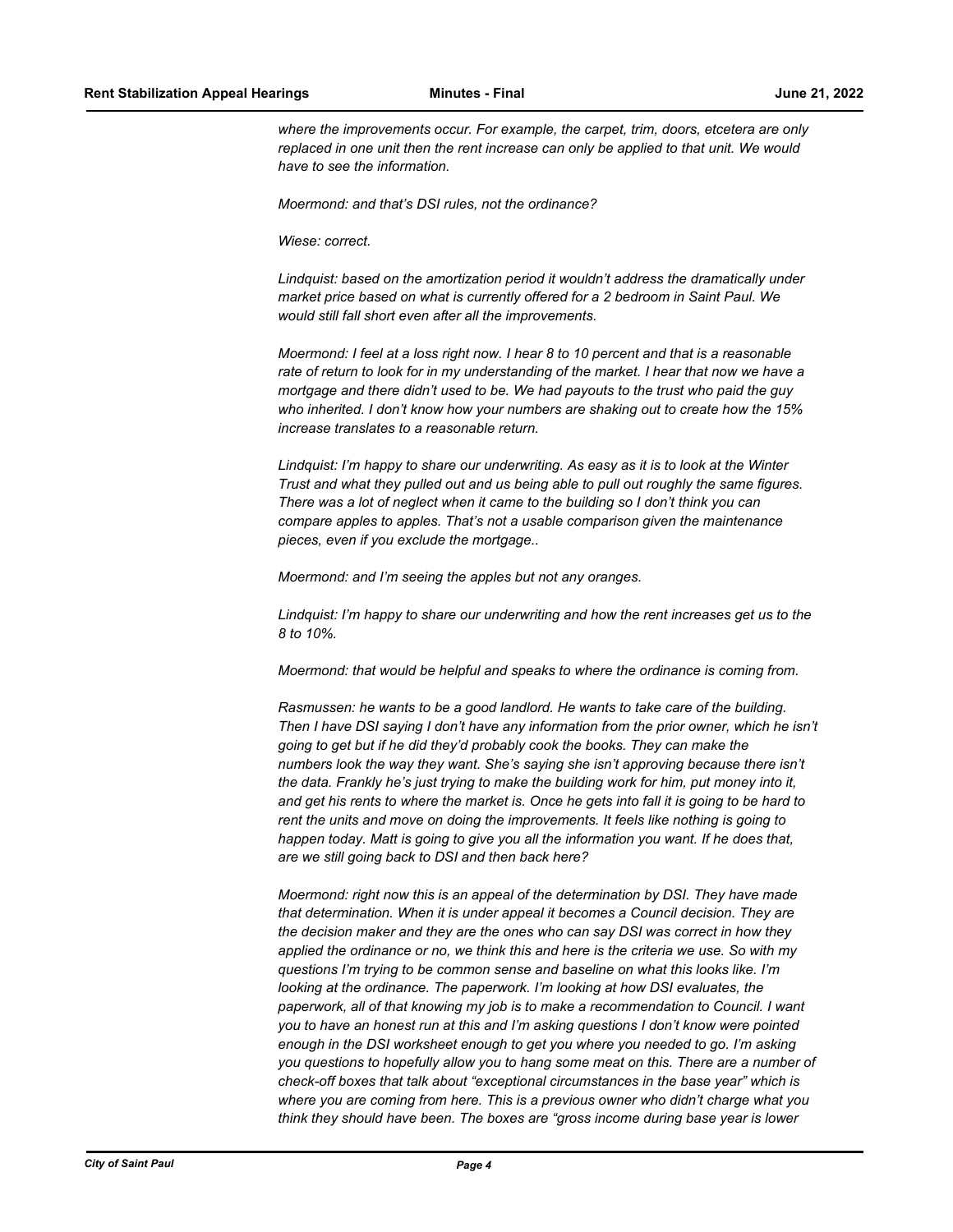*than they might have been becomes some residents were charged reduced rent". Tell me about that. The gross income during base year is lower than normal because of destruction or repairs. That's checked but I don't know I read anything to that effect in your materials. The third item regarding pattern of base rent was less than increases in the CPI. You're touching on how rents were flat. You have 2020 and 2021 documentation. We have the CPI included. 6.05. There are a couple other checked boxes. I don't want to prescribe to you how you arrived at these determinations. I'm trying to simplify. I've heard Mr. Lindquist can provide some of this information, that will be helpful. Any information provided to me I would ask for their insight. They are advisory at this point, so we are clear. Council is the decision maker.* 

*Rasmussen: he's going to create a strategy on what we can get back to you. What are next steps?*

*Moermond: as soon as we have information back, it is our business practice to immediately share that with staff. Within 3 days Ms. Zimny will send a follow up letter via email to everyone who has asked for that follow up. It will articulate the kind of asks we talked about today. Replying to that with that information she will send it to everyone involved and it becomes a part of the record. Then we can talk more about it. you can also continue to ask questions, such as does this information explains this piece. That information hopefully makes it so Council can look at it and agree or disagree with the analysis. I don't know how long it will take. Sometimes people have the information at their fingertips. Sometimes it takes longer. I can tell you the City Council does not meet until July 13. That calendar was established last fall.* 

## *Rasmussen: so August?*

*Moermond: it would probably be the July 20 Council meeting it would be discussed. That is how I anticipate the timeline. We have a chance to continue talking and putting things together up until the week before Council, but I still look at things up until the Council vote that Wednesday afternoon. Mr. Lindquist, what is on your mind? Any questions?*

*Lindquist: thank you for explaining all of that. As Mr. Rasmussen brought up, the current tenants we manage in an effort to keep cost lows. I don't love third party managers. What I'm hearing from them is we know we have a sweetheart deal. We are fine paying fair market rent; we just want to know the details of what the rent increase looks like before school starts or snow flies. So I get nervous about having the conversation the third week of July, it means earliest I can give notice is end of September and it is after school starts. The faster this goes the better. It does not seem as If this is quite working.*

*Moermond: we're doing our best. I want to go back to your application had a proposed effective date of July 1 which would have been a Herculean effort given the May 18 application. The rent increase was calculated as of 15% of total rents in 2021. So I think that's also a thing you'll need to take into account when calculating your return on investment. Can they turn this around? Sure, I would anticipate they can handle that. You were aware of this ordinance when you acquired the building in April. I'm putting out there it is a lot faster than Court, it is faster than other things, to help you get through an ordinance we have on the book and we need to do.* 

*Wiese: I just wanted to mention something new to me today and may help with the documentation you will provide. I heard new amenities being provided at the property, and that is also to be considered in an increase. That could be a building-wide like*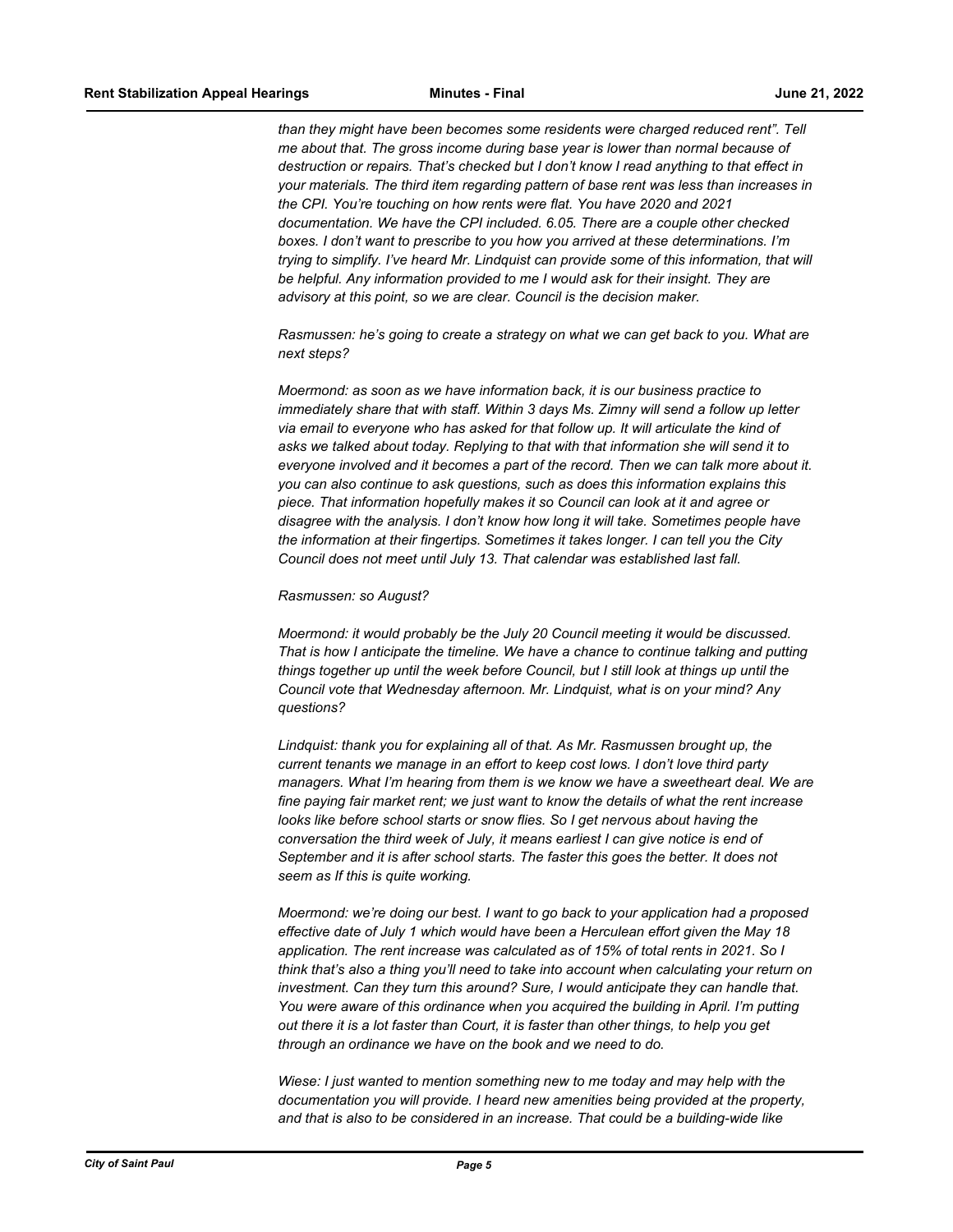*laundry or it could be in-unit adding a dishwasher in unit. Those are also able to be factored in for an increase. That is for both Rule and Ordinance, additional services provided can be considered as part of a rent increase.* 

*Rasmussen: based on Matt's circumstances, do you have like 5 conditions or information you would suggest now?*

*Moermond: we've talked about the main things which is how are you calculating a reasonable rate of return? We talked about those check offs on the form in section 20. Is every indication there should be an exception because it was not profitable in the past and may have been managed differently be fleshed out more? Those are the things jumping out right now. I look at the ordinance. You are entitled to a reasonable rate of return. We have a case where it was running in the negative. I'm not sure how that pans out when money was being pulled out of a trust. If they are collecting rents and spending \$80,000 on the trust and living off that, then is that \$80,000 not essentially profit? I don't know the answer. I want you to give me math and reasoning on that. That's an open question for me. What is the relationship of the trust to this? Can you help me sort this out? I am trying to be up front about the questions I have when looking at this. I am not an appraiser.* 

*Matt Lindquist: I am not sure if you read the materials—*

## *Moermond: every word.*

*Matt Lindquist: I did state the concept of if they are pulling money out of this and talked to that. We addressed the mortgage thing. I did show Zillow and the Rent-o-meter report which are the two most reliable points of market data. I am charging between \$50 and \$100 per month less than the guy two doors down is renting a one bedroom for. They are 500 square feet instead of 2 bedrooms at 800 square feet, some of which come with two-stall garages and off-street parking. The \$81,000 they pulled out in 2020 is a great figure but I think when you look at the facts of what happened, the income dropped to \$36,000 because the guy realized he can't just defer maintenance forever. He only got \$36,000 in 2020. Sold it the next year when that became clear to him. That's what he told me, he said he got a \$1,300,000 building free and clear and he wanted the \$1,300,000. He didn't want \$30,000. That's where I am coming from. You keep bringing up the fact that that is not quite clear to you, and I think it is quite clear they scrounged out every penny by not reinvesting in the building. They milked it for all it was worth. Then they saw the good market and decided it was time to sell. All I ask is let me charge more than the half sized one-bedroom two doors down. There are new construction studios that are \$400 square feet that are charging \$1,700 down the street. Let me be in the ballpark of reasonableness. I am from Mankato, Minnesota and we have 2 bedrooms for \$1,000. My dad attended Tech school in St. Paul 40 some years ago and said he paid more in rent then than some of these tenants are paying today. I thought this issue was more cut and dry than it apparently is. I'm happy to provide you a construction budget with why we think those are the accurate numbers. My dad has 40 years of construction experience. The source of funds I can send you with those dollars and the process we use for getting quotes. We have used these contractors the past six years. Trust deed vs. warranty deed thing seems pretty easy. How they got 8 to 10% I will stack 2020 next to 2021 next to 2022 and how I expect this year to go. And then hypothetically 2023 if we got our appeal granted if we could charge relatively reasonable rents. Then how the property was neglected. I did describe in my narrative with a vacant unit for a while, and they just let the water continue to leak on the bathroom floor. I'm happy to outline these issues, I just thought can I charge more than a studio down the street. I thought*